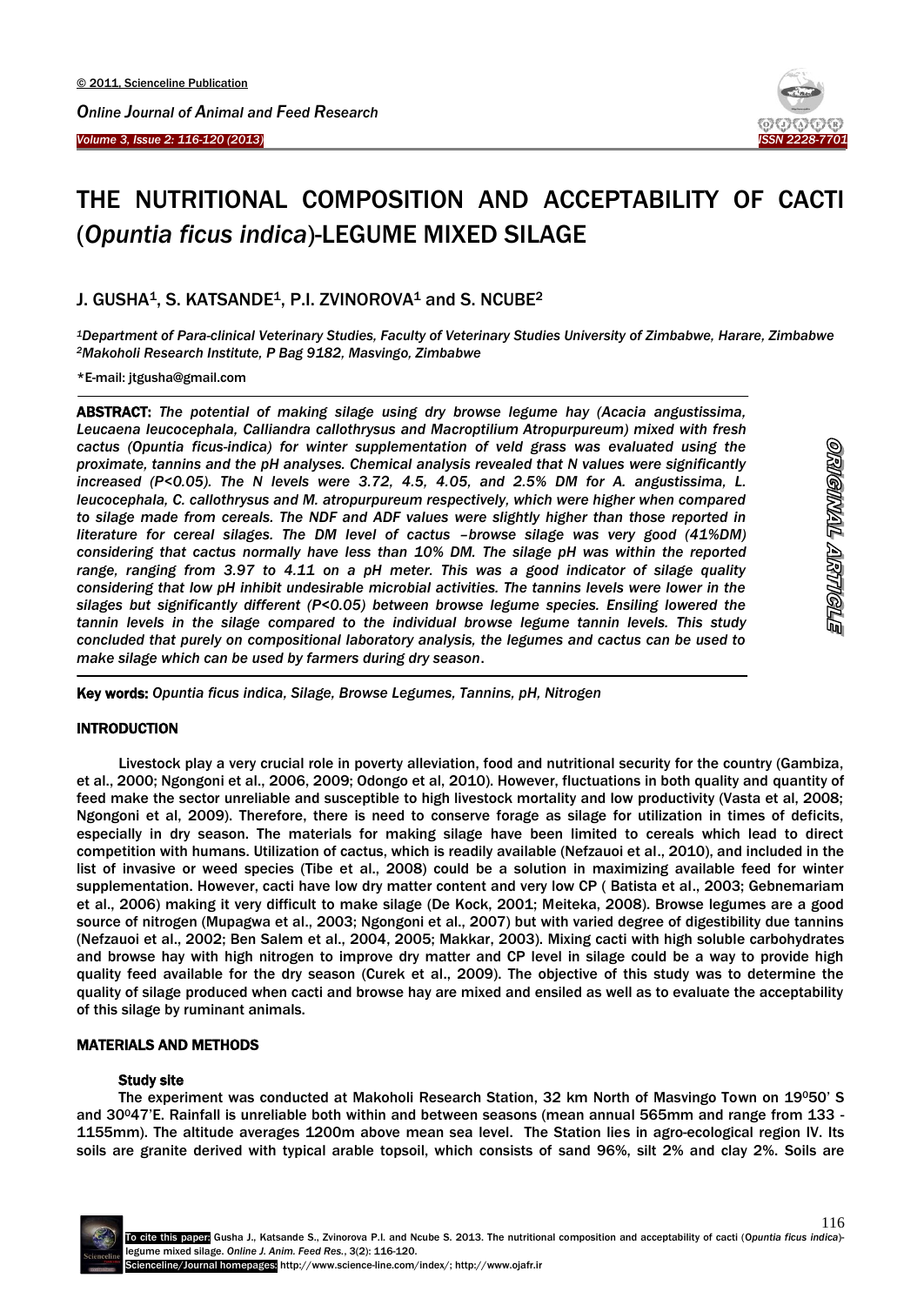inherently infertile and plant growth and ranch cow fertility are severely limited by the unavailability of nitrogen and phosphorus.

#### Sample preparations

Four browse legume trees biomass were harvested separately between January and March. The harvested biomass were air dried under shade for five days to approximately 88% dry matter (DM) before being separately stored in a dry place with proper ventilation. Each browse hay was then mixed with fresh cut cactus *(Opuntia ficus indica*) before ensiling. The native species of cactus was used and the spines were removed using fire before maceration. The silage was made using 60 % fresh cactus and 40 % browse hay and ensiled in polythene bags on a weight/weight basis. Two percent molasses was added in the mixture to enhance fermentation. Ten bags of each containing twenty kilograms of treatment were made as replicates. The silage was incubated for 42 days in a rodents free room. After 42 days of incubation a sample was taken from each treatment bag for analysis. The samples were analysed for pH and oven dried. The samples were ground through a 3mm screen, using a Wiley hammer mill and analysed for chemical composition and silage quality. The other treatment bags were used in palatability feeding trial using goats, beef and dairy cattle at Makoholi research Station.

### Chemical composition analysis

The *Opuntia ficus-indica*-legume silage was analysed for dry matter (DM), organic matter (OM), Nitrogen (N), (AOAC, 2000). Neutral detergent fibre (NDF) and acid detergent fibre (ADF) were determined according to the procedure of Goering and Van Soest (1970). Total ash was obtained by igniting a dried sample in a muffle furnace at 600°C for 24 hours and calcium and phosphorous was determined by the EDTA method and spectrophotometer method, respectively. The total condensed tannins (TCT) in the silage was analysed using the Butanol-HCI method by Swain and Hillis (1959) and modified by Porter et al. (1986). Silage pH was determined using a pH meter.

#### Palatability studies with Mashona cows

Sixteen lactating beef cows were used to evaluate acceptability of the silages made out of cactus and browse legume hay. In a complete randomized block design, twelve cows were assigned into four treatment diets. Each animal was given 3 kgs of silage per day in the morning before they were taken to the paddocks for grazing. The amount eaten was measured and refuse was also measured. The study was carried for ten days. The data was then analysed.

#### Dairy crossbreed trial

Sixteen dairy cows were randomly assigned to four treatment diets. The cows were offered 3 kgs of treatment diet per day after milking. The amount eaten that was and that was left out, was measured. The trial lasted for 10 days and the data was analysed. The animals were allowed graze after the treatment diet was offered.

## Goats trial

Sixteen lactating Small East African goats were used to assess the acceptability of the silage made out of cactus and browse legume hay. In completely randomized design twelve goats were assigned to four treatment diets with four replicates per treatment. The goats were offered 500 grams of the treatment diet per day. The feed eaten was measured so as the refusals.

#### Statistical analysis

Analysis of variance on the chemical composition of the silage was carried out using the GLM procedure of SAS (SAS, 2000). Contrasts were carried out to examine the effect of browse type on N, ADF TCT and pH of the silage quality. Comparison of treatment means was done using the Tukeys method.

The following model was used:

 $Y_{ijk} = μ + V_i + ε_{ijk}$ 

Where;

 $Y_{ijk}$  = Response variable being DM, CP, ADF, NDF, Ca, P and TCT of each cactus-legume silage

 $\mu$  = Overall mean common to all observations;

Vi = Effect of the ith treatment (*Leucaena leucocephala*, *A angustissima, C callothrysus*, and *Macroptilium atropurpureum);*

 $\varepsilon_{ij}$  = Random residual error distributed as N (0,1  $\sigma^2 \epsilon$ ).

Analysis of variance was done using PROC GLM procedure of SAS (SAS, 2000) for acceptability of silage. The following model was used;

 $Y_{ijk} = μ + V_i + ε_{ijk}$ 

Where;

Yijk = Response variable being (Intake);

 $\mu$  = Overall mean common to all observations;

V<sup>i</sup> = Effect of the ith treatment diet; (Cactus-Bana grass, Cactus-*Leucaena leucocephala*, Cactus-*A angustissima*, and Cactus-M atropurpureum*)*

 $\varepsilon_{ij}$  = Random residual error distributed as N (0,1  $\sigma^2 \epsilon$ ).

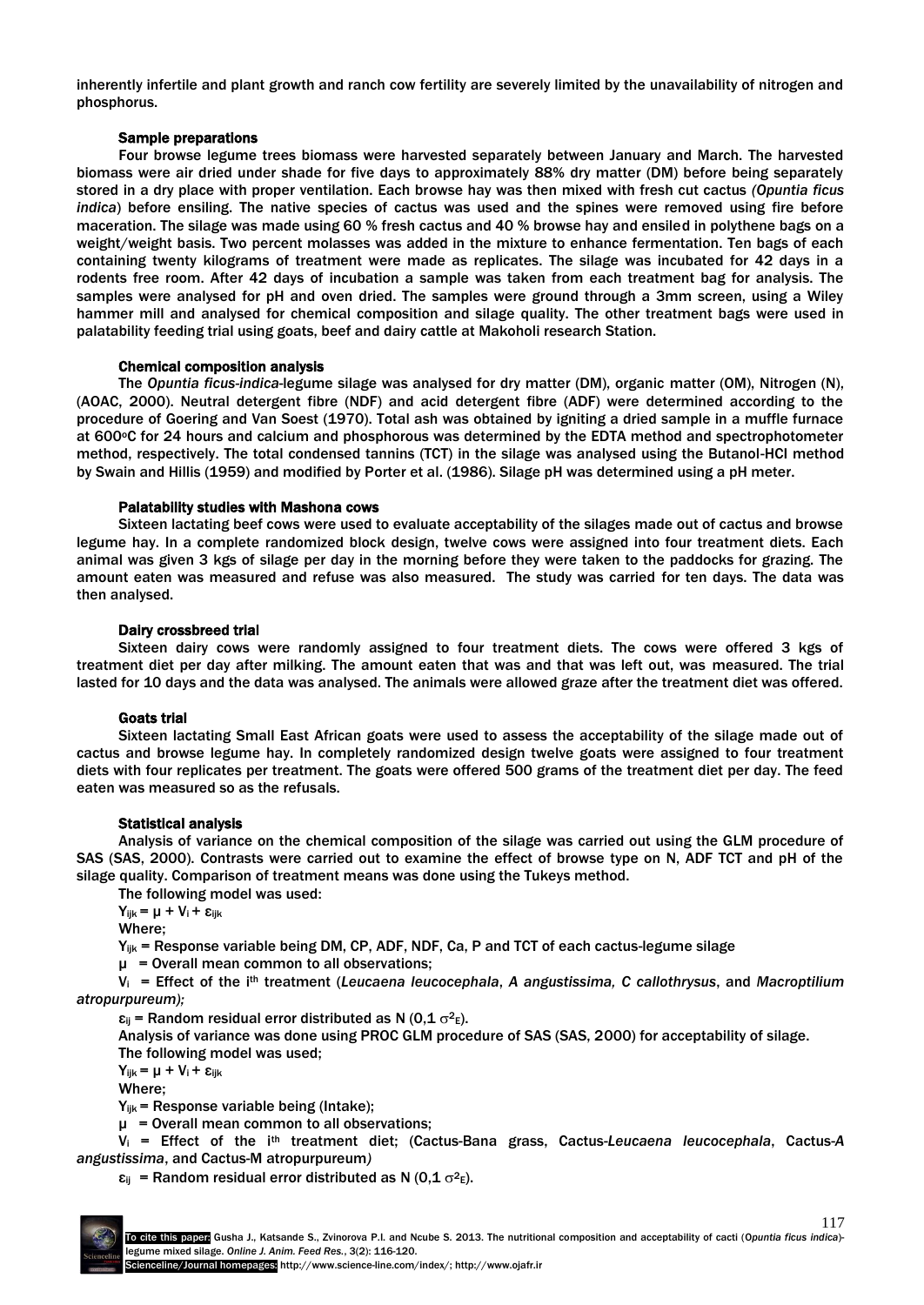#### RESULTS

#### The chemical composition of the silage

Chemical analysis results for the four silages are shown in Table 1. The results showed that *Cactus-L. leucocephala* silage (CLLS) (4.51%) had higher nitrogen% (N%) than other silages, *Cactus-A. angustissima* (CAAS) (3.72%), Cactus-*C. callothrysus* (CCCS) (4.05%) and Cactus-*M. atropurpureum* silage (CMAS) (2.50%). The silages were significantly different (P<0.05) in nitrogen. The silages had no significant differences in levels of NDF, however they were significantly different in ADF so as the level of tannins. The tannins content were significantly different being highest in CCCS and lowest in CMAS. The pH levels were also significantly different with lowest pH being observed in CCLS and highest in CMAS.

| <b>Table 1 - The chemical composition values of the silages used in the experiment</b>                                                       |                   |                   |                   |                   |                     |            |                   |  |  |
|----------------------------------------------------------------------------------------------------------------------------------------------|-------------------|-------------------|-------------------|-------------------|---------------------|------------|-------------------|--|--|
| <b>Composition</b>                                                                                                                           | Silage mixture    |                   |                   |                   | <b>Significance</b> | <b>LSD</b> | <b>Grand mean</b> |  |  |
|                                                                                                                                              | <b>CLLS</b>       | <b>CAAS</b>       | <b>CCCS</b>       | <b>CMAS</b>       |                     |            |                   |  |  |
| <b>Tannins</b>                                                                                                                               | 3.38c             | 4.58 <sup>b</sup> | 8.39a             | 2.45 <sup>d</sup> | $***$               | 0.57       | 4.48              |  |  |
| %DM                                                                                                                                          | 37 <sup>a</sup>   | 39ab              | 41 <sup>bc</sup>  | 43c               | $***$               | 3.4        | 40                |  |  |
| %Ash                                                                                                                                         | 9.19a             | 10.61a            | 9.62a             | 9.32a             | $***$               | 1.78       | 9.16              |  |  |
| %OM                                                                                                                                          | 89.8 <sup>b</sup> | 87.3a             | 86.4 <sup>b</sup> | 89.5 <sup>b</sup> | $***$               | 5.7        | 88.4              |  |  |
| %N                                                                                                                                           | 4.51a             | 3.72c             | 4.05 <sup>b</sup> | 2.50 <sup>d</sup> | $***$               | 0.2        | 2.85              |  |  |
| %NDF                                                                                                                                         | 54 4a             | 53.3a             | 54.6a             | 56.7a             | $***$               | 2.69       | 54.7              |  |  |
| %ADF                                                                                                                                         | 23.4c             | 27.2ab            | 24.7bc            | 29.6a             | $***$               | 1.7        | 24.4              |  |  |
| %P                                                                                                                                           | 0.98a             | 0.84a             | 0.65a             | 0.74a             | $***$               | 0.67       | 0.06              |  |  |
| $%Ca2+$                                                                                                                                      | 1.4 <sup>a</sup>  | 1.432a            | 0.91c             | 0.97 <sup>b</sup> | $***$               | 0.07       | 0.81              |  |  |
| pH                                                                                                                                           | 3.97a             | 4.06 <sup>b</sup> | 4.03ab            | 4.11 <sup>b</sup> | $***$               | 0.8        | 4.04              |  |  |
| abc Means in the same row with different superscripts differ; $***$ - $P>0.001$ . LSD = least significant difference; CLLS - Cactus-Leucaena |                   |                   |                   |                   |                     |            |                   |  |  |

*leucocephala* silage; CAAS – Cactus- *Acacia angustissima* silage ; CCCS – Cactus – *Calliandra callothrysus* silage; CMAS – Cactus – *Macroptilium atropurpureum* silage.

#### Acceptability of cactus-browse silage

The results showed that dairy cows, beef cows and goats can consume cactus browse silage freely without notable challenges. There was no significant different (P < 0.05) in silages consumption by large ruminants namely Dairy crossbred cow and Mashona beef cows. However, the consumption slightly changed in small ruminants with CLLS having the highest consumption rate when compared to other silages. All the results are presented in table 2 below.

| Table 2 - Consumption of cactus browse silage |                          |                        |  |  |  |  |  |  |
|-----------------------------------------------|--------------------------|------------------------|--|--|--|--|--|--|
|                                               |                          | <b>Animal species</b>  |  |  |  |  |  |  |
| Diet/silage                                   | <b>Mashona Beef cows</b> | <b>Dairy crossbred</b> |  |  |  |  |  |  |

| Diet/silage                                                  | <b>Mashona Beef cows</b> | Dairy crossbred cows | <b>Lactating goats</b> |  |  |  |
|--------------------------------------------------------------|--------------------------|----------------------|------------------------|--|--|--|
|                                                              | Kg/day                   | Kg/day               | Grams/day              |  |  |  |
| <b>CLLS</b>                                                  | 2.97a                    | 3.00a                | 457a                   |  |  |  |
| <b>CAASs</b>                                                 | 2.95a                    | 3.00 <sup>a</sup>    | 420ab                  |  |  |  |
| <b>CCCS</b>                                                  | 2.91a                    | 2.98a                | 397b                   |  |  |  |
| <b>CMAS</b>                                                  | 2.90a                    | 2.97a                | 333c                   |  |  |  |
| <b>Probability</b>                                           | P < 0.05                 | P < 0.05             | P < 0.05               |  |  |  |
| <b>LSD</b>                                                   | 0.24                     | 0.11                 | 0.47                   |  |  |  |
| <b>Grand mean</b>                                            | 2.94                     | 2.98                 | 413                    |  |  |  |
| abc Means in the same row with different superscripts differ |                          |                      |                        |  |  |  |

#### **DISCUSSION**

#### Silage quality

The quality of silage measured using the chemical composition was higher than the normal silage made from maize and other grass. It was also more improved silage as compared to the quality of silage obtained by Curek and Ozen (2004), which was low in CP. The total N or CP was higher (166 g/kg DM) on average than the average of 110 g/kg DM in maize silage (McDonald et al., 2002). The silage which was made using *Macroptilium atropurpureum* had the least CP (15.6 %) value but which was higher than the average for cereals silages (11.0%) (McDonald et al., 2002; Nefzaoui et al., 2010). The Calcium (Ca) and Phosphorous (P) values of legumes were higher than of cereal and this is depicted in the silage mineral value. The high Ca and P in the silage should be a positive output considering that cactus is known to have low phosphorous and the addition legumes has complementary effects. Mixing cactus with low fibre dry legume hay improved the DM content, Ca and P levels resulting in the production of well balanced silage for dairy, beef and small ruminants. Cactus have very low DM and it is difficult to make silage using it fresh or wilted (Nobel, 2001). However, in this study the silage which was made had high DM (410g/kg) which was higher than the 210g/kg DM reported by McDonald et al. (2002) for

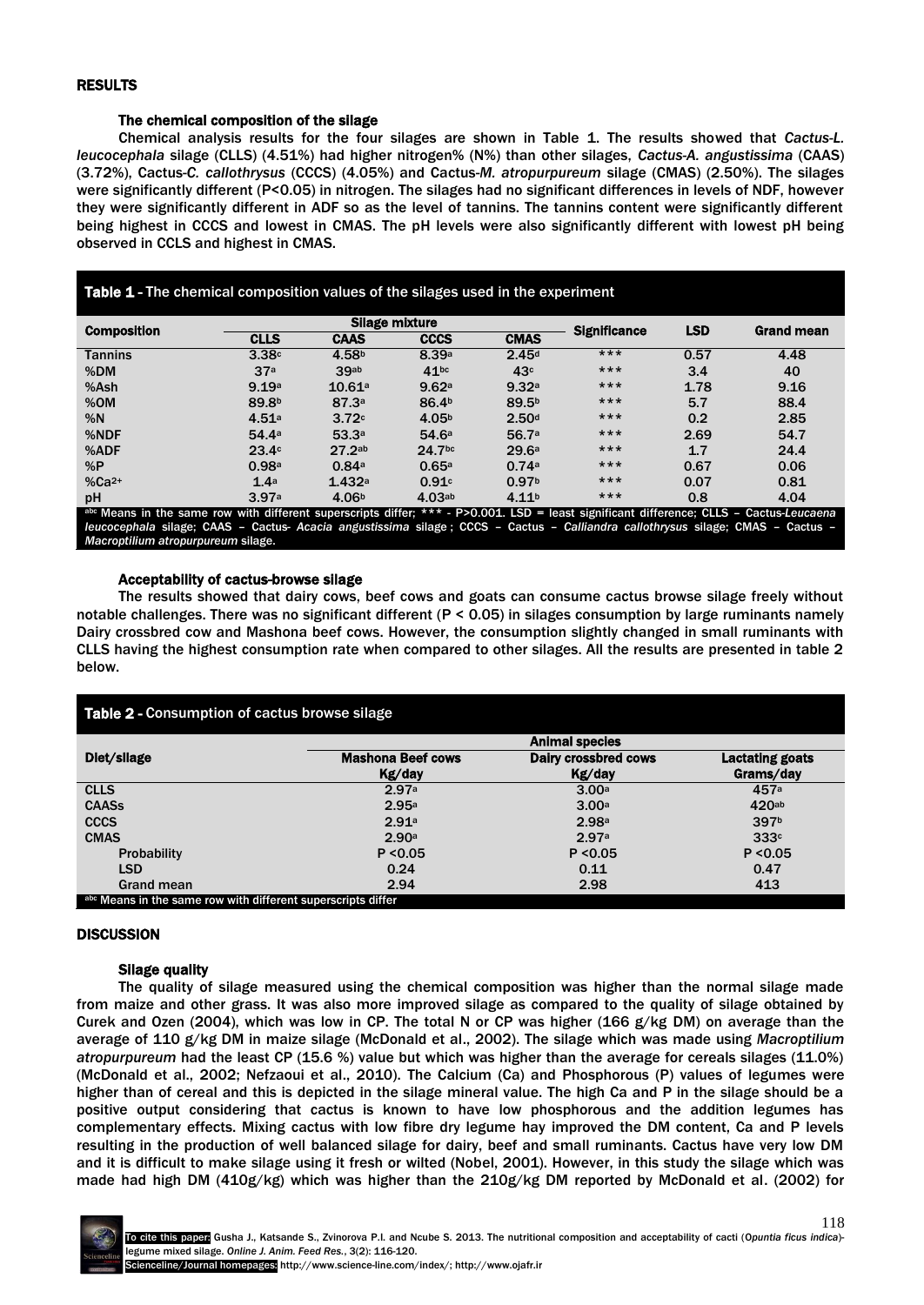maize as the average. The silage was higher in ADF (21-27 %) compared to maize silage of less than 22 % and this is explained by the fact that the silage was made from browse hay which was totally dry before ensiling. The process of ensiling done using cactus and browse hay improved the DM for cactus which is normally too low to make silage.

It was observed that the TCT was lower in silage than in the individual browse species reported by Makkar (2003), Mupangwa et al. (2003) and Ngongoni et al. (2007). The values reported by D'melo et al. (1995) were higher than the findings in this study. This could be attributed to the explanation by Makkar (2003) that storage, drying, chemical treatment and solid state fermentation can be used in detanninification of feedstuffs. The levels of tannins should have been lowered by the biochemical process that took place during the fermentation activities in the silo. He reported that a decrease in the value of total phenol, condensed tannins and protein precipitation capacity by 55, 77 and 65% at day 1, 72 and 89 of ensiling respectively. Higher temperatures were reported to have an effect on the protein precipitation of tannin and the total condensed tannins. During the ensiling process temperature rises above 37°C, which was reported by Makkar (2003) to have a detanninifiction effect. There are a number of chemical and biochemical reactions that took place in silo bags that affect the pH and thus causing a reduction in total condensed tannins. Makkar (2003) also reported that 40 % ethanol removed about 70 % of the tannins in oak leaves; the findings are supported by the finding in this study.

#### Silage pH as an indicator of Quality

Silage pH was ranging from 4.0 to 4.23. The values were lower than pH 4.8 which was referred as good silage indictor in *(*Mugweni et al., 2000; McDonald et al., 2002; Curek and Ozen, 2004). The lower the pH the high the soluble sugars in the silage ingredients. The cactus has high soluble sugars (Ben Salem and Abidi, 2009) that were fermented and adequately reduce the pH to the range that can preserve the silage. Also the addition of molasses at 2% w/w could have the contribution effect on lowering the pH to the acceptable levels. McDonald et al. (2002) reported that legumes are more buffered than grass and are consequently more difficult to ensile satisfactorily. This was not the case in this study and could be attributed to high soluble sugar cactus and the addition of molasses which ferment and the acid produced increased the hydrogen ion concentration to a level at which the undesirable bacteria are inhibited.

#### Acceptability of the silage to livestock

All the categories of livestock used in the study consumed the silage without any notable challenges. There was no problem of laxative effects due to high water content in cactus as the dry mater level was improved with the addition of browse and forage hay. The crude protein level was also improved through the addition of browse hay. These diets could be safely be used as supplements due to their high levels of crude protein. In the small ruminants trial, goats on cactus-*M. Atropurpureum* consumed slightly less than other cactus-browse silage. This could be attributed to the higher levels of ADF than other species in the trial (Mupangwa et al., 2003). Considering that the smallholder and communal farmers in Zimbabwe experiences eight month feed deficit period, the use of cactus and browse should go a long way in livestock production and poverty alleviation. Dairying in small holder farming communities have challenges of quality feed leading to low milk yield and high cow mortality (Ngongoni et al., 2006; Mupangwa et al., 2003). The silages can be used to improve milk production especially in drier areas of Zimbabwe where cactus is a common green plant during the dry season.

#### **CONCLUSIONS**

The study showed that browse legumes and cactus can make good quality silage. Although the quality can be compromised by the amount of tannins, it was observed that ensiling reduced the amount of tannins. Finally the silage has the potential to bridge the perennial feed deficit gap experienced in subtropical and tropical Africa from April to November. Utilization of these feed resources will improve ruminant livestock productivity especially in drought prone areas of the region.

#### ACKNOWLEDGEMENTS

The authors wish to thank the department of research and specialist services, Ministry of Agriculture for allowing us to use their resources at the institute.

#### REFERENCES

- Association of Official Agriculture Chemists (AOAC) (2000). Official Methods of Analysis of A.O.A.C. International, Volume 1 17th ed Horwitz W, AOAC international.
- Azocar P (2001). *Opuntia* use as feed for Ruminants in Chile: In Cactus (Opuntia spp) as Forage (Eds) Mondragon-Jacobo C and Perez- Gonzalez S. FAO Plant Production and Protection Paper 169. Food and Agriculture Organization of the United Nations, Rome.
- Batista AMV, Mustafa AF, McAllister T, Wang Y, Soita H and McKinnon J (2003). Effects of variety on chemical composition, *in situ* nutrient disappearance and *in vitro* gas production of spineless cacti. J.Sci. Food Agric. 83: 440-445.